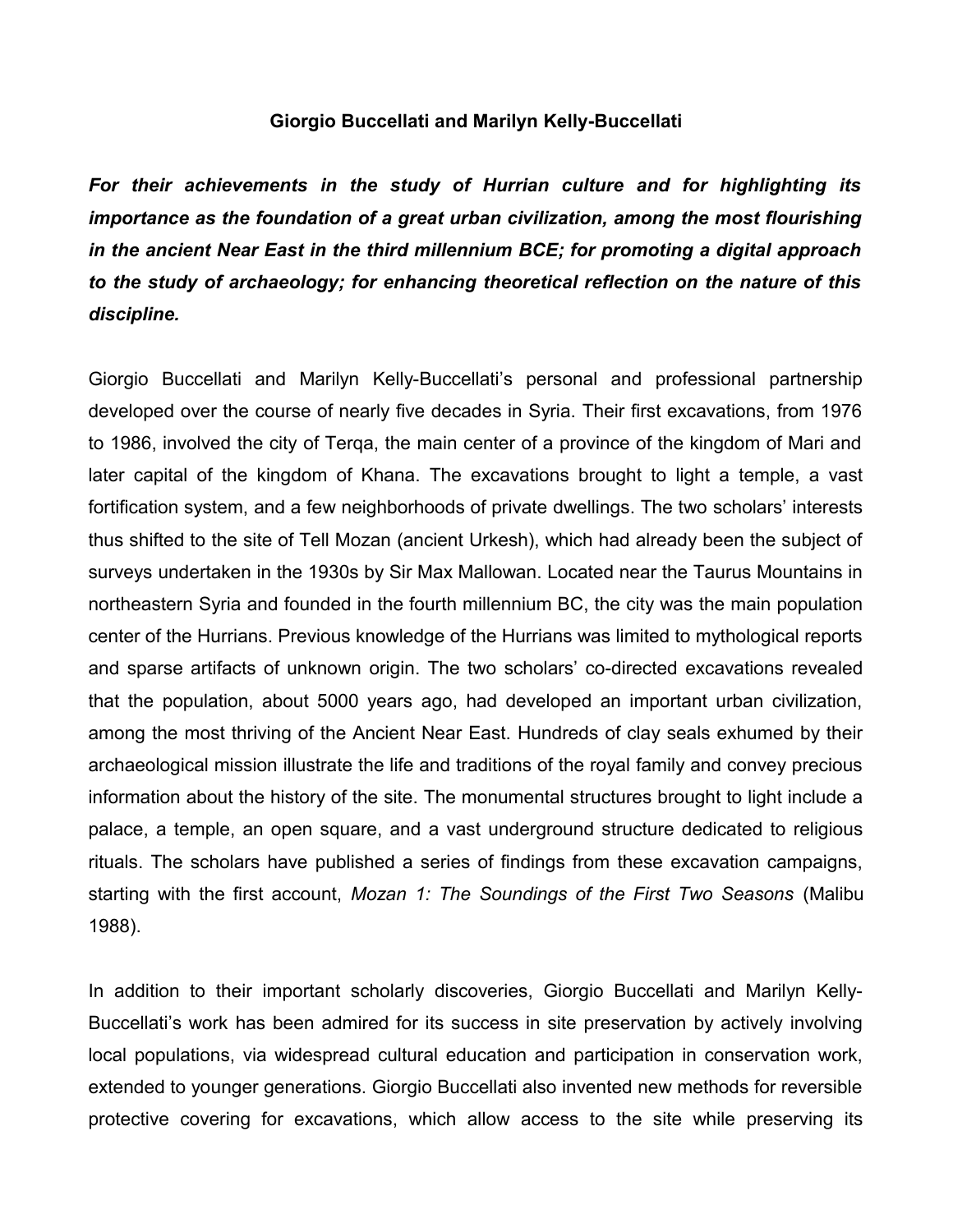integrity and fostering its understanding, even from a chronological perspective. The problems of site conservation during the recent Syrian War are illustrated in Giorgio Buccellati's book, *I millenni per l'oggi. L'archeologia contro la guerra: Urkesh di ieri nella Siria di oggi,* Florence 2018 (*The Millennia for Today: Archaeology Against War: Yesterday's Urkesh in Today's Syria*, Arabic and English translations, 2019).

Pioneers in digital approaches to archaeology, Buccellati and Kelly-Buccellati were among the first in the early 1980s to realize the profound theoretical and intellectual implications of the use of computational techniques in modeling archaeological information. This theoretical reflection, developed over the years particularly through field experience, culminated in Buccellati's book *A Critique of Archaeological Reason. Structural, Digital, and Philosophical Aspects of the Excavated Record* (Cambridge 2017). Thanks to his abundant erudition and deep philosophical background, the author addresses a multiplicity of theoretical issues, defining the very evocative and rich concept of "archaeological reason," which has also interested archaeologists working in other fields.

More generally, the two scholars stand out for the capacity of their approach to pull, from the distant past of Urkesh, keys to understanding the political forms of today. "The origins of politics," Buccellati states, "are still with us... and the specific case of Urkesh offers itself to our attention as a great laboratory due to the exemplarity of its history" (*Alle origini della politica. La formazione e la crescita dello stato in Siro-Mesopotamia*, Milan 2013). The same perspective has been applied to the study of languages (few scholars besides Buccellati have been able to master both archeology and ancient linguistics. His interpretation of Babylonian structural grammar (*A Structural Grammar of Babylonian*, Wiesbaden 1996) has highlighted phenomena that allow us to frame that language not as dead but alive in its organic structure.

Giorgio and Marilyn Kelly-Buccellati have conducted most of their research in close collaboration. This, however, has not prevented them from pursuing their own specific interests in parallel. Marilyn has particularly devoted herself to the study of glyptics, based largely on the numerous finds from Tell Mozan relating to the architecture of that site. Recently, given the interruption of the Tell Mozan excavations due to the war, she has resumed studies from her early career (her thesis on the Caucasus in the third millennium) by